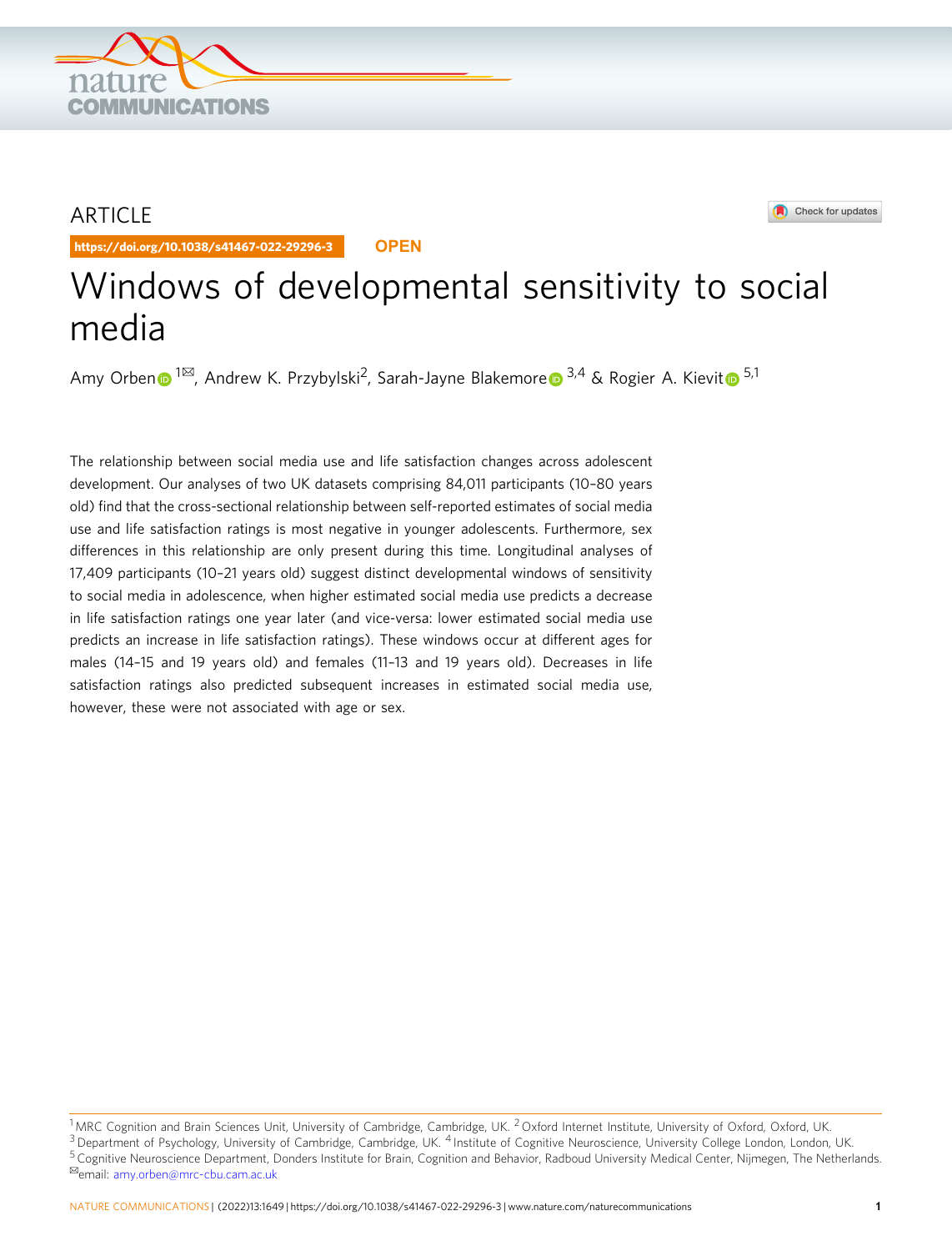echnological innovations have shaped the ways in which we connect with each other<sup>[1](#page-8-0)</sup>. Yet the recent adoption of social media has fundamentally transformed how humans spend their time, portray themselves and communicate. The repercussions of such changes have induced widespread concern<sup>[2](#page-8-0)–5</sup>. Yet there is still considerable uncertainty about how social media use relates to well-being. Meta-analyses have identified small or negligible negative links between social media use and well-being<sup>[6](#page-8-0),7</sup>, while experimental evidence is mixed $8,9$  $8,9$ . Longitudinal observational studies that have investigated the predictive relationships between social media use and well-being have found that they are either reciprocal<sup>10</sup>, only present in a certain direction or  $sex^{11}$  $sex^{11}$  $sex^{11}$  or not present at all<sup>[12](#page-8-0)</sup>. The lack of concrete evidence is an issue routinely highlighted by academics<sup>[2,3](#page-8-0)</sup>, medical professionals<sup>[13](#page-8-0),[14](#page-8-0)</sup>, and policymakers<sup>[15](#page-8-0),[16](#page-8-0)</sup>.

Much needed progress in understanding how social media use affects well-being could be made by studying the phenomenon through a developmental lens, acknowledging that developmental processes can alter our sensitivity to both the positive and negative impacts of social media $17$ . One such developmental stage is adolescence, which spans  $10-24$  years<sup>18</sup>, and represents a period of profound biological, psychological, and social development. It has been proposed that substantial biological changes in the social brain make adolescence a sensitive period for social development<sup>19</sup>, self-perception, and social interaction<sup>20</sup>. Adolescence is also a time of cognitive development, especially in domains such as emotional regulation, planning, and response inhibition $2^1$ . In parallel, most adolescents go through major sociocultural changes and life events such as moves from school to university or work. Such biological, psychological, and social changes magnify the influence of an adolescent's social environment and make them more attuned to how they are perceived by peers and the broader community. It is therefore plausible that these processes heighten adolescents' sensitivity to the interactive, communicative, and self-portraying nature of social media $^{22}$  $^{22}$  $^{22}$ , a technology they use more extensively than other age groups<sup>23,24</sup>.

It is possible that sensitivity to social media does not remain uniformly elevated throughout adolescence, given the diverse and protracted developmental processes experienced during this time<sup>19</sup>. Periods of increased sensitivity to social media are likely to occur specifically in parallel to relevant developmental changes. The strength of the statistical relationship between social media use and outcomes such as well-being might therefore not only be expected to vary between adolescence and other life stages, but also across adolescent development. To locate such developmental windows of sensitivity to social media, it is necessary to explicitly account for the developmental stage in research design and analysis strategy. By extending past work to account for age, as a proxy for development, and to encompass the whole adolescent range, this study tests for hypothesized developmental windows of social media sensitivity when stronger links between social media and well-being emerge at specific ages.

In examining adolescence, it is additionally important to consider how sex interacts with the developmental stage. While some adolescent developmental processes (whether they be biological, cognitive, or social) are similar in both character and timing across sex, others show variation that needs to be accounted for. For example, females experience pubertal bodily changes earlier than do males, which can provoke further downstream social changes<sup>[20](#page-8-0)</sup>. Further, female life satisfaction drops earlier in adolescence<sup>[25,26](#page-8-0)</sup> and the risk of certain mental health problems such as depression, self-harm, and eating disorders is higher in adolescent females than in males<sup>27</sup>. Research has highlighted differences between males and females in the links between social media use and well-being in adolescence in a small subset of the analyzed data<sup>[28](#page-8-0)</sup>, or other datasets<sup>[10](#page-8-0),[29](#page-8-0)-[33](#page-8-0)</sup>. This

study therefore also examines potential sex differences in how social media use relates to well-being across adolescent development.

To investigate the existence of developmental windows of sensitivity to social media, we first use cross-sectional data to examine whether adolescence might represent a period during which the association between well-being and social media is different in comparison to other life stages, and if differences between males and females are present during this time. Using longitudinal data, we then test the idea that there exist sex-specific windows of sensitivity to social media during adolescence itself.

### Results and discussion

To address the first research question, we analyzed the UK Understanding Society household panel survey that includes 72,287 10–80-year-old participants surveyed up to seven times each between 2011 and 2018 $34$ , correlating a single-item life satisfaction measure and participant estimates of how much time they spend using social media on a typical day (raw data plot: Fig. [1](#page-2-0); extended plot: Supplementary Fig. 1). We also tested the robustness of these relations using—both linear and quadratic terms of estimated social media use to predict life satisfaction ratings while adding control variables of log household income, neighbourhood deprivation (measured using the Index of Multiple deprivation), and year of data collection (Supplementary Fig. 2).

While it is important to note that responses to, and conceptualizations of, life satisfaction might be qualitatively different across the lifespan, our results showed that the relationship between estimated social media use and life satisfaction ratings varied substantially by age. Although the relationship fluctuates to a certain extent across the lifespan, for example, it is more negative in males aged 26–29 years compared to males aged 22–25 years, the most substantial negative relations were found in adolescence (Supplementary Fig. 2). This finding, combined with our developmental interest in adolescence, the fact that social media use is heightened in this age group, and the nature of the data (annual longitudinal social media measures being available only for those aged 10–21), motivated us to focus on adolescence as the age group of interest throughout this study.

The relations in the raw data differed when comparing younger (10–15 years) and older adolescents (16–21 years; for more information about these age categories see methods). There was a pronounced inverted U-shaped curve in older adolescence, indicating that those who estimated they engaged in very low or very high social media use reported lower life satisfaction ratings than those who estimated that they used between 'less than an hour' and '1–3 h' of social media a day (i.e., response options '2' and '3'). This pattern in between-person associations, where those participants who use the least or the most social media also report lower well-being ratings, has been previously termed the 'Goldilocks hypothesis' (i.e., the concept that too much and too little digital technology use might be suboptimal) $35$ .

Younger adolescents demonstrated a different pattern of between-person associations than older adolescents: the relationship was more linear and showed more prominent differences between males and females (Fig. [1](#page-2-0); top). Specifically, there was no evidence in this age range for the 'Goldilocks hypothesis,' as those who reported very little social media use did not routinely score lower on life satisfaction than their peers who reported slightly higher social media use. Further, females reporting very high social media use scored substantially lower on life satisfaction than males. This difference between males and females is statis-tically supported by an Akaike weights procedure<sup>[36](#page-8-0)</sup>, which allows us to quantify evidence ratios between two more models,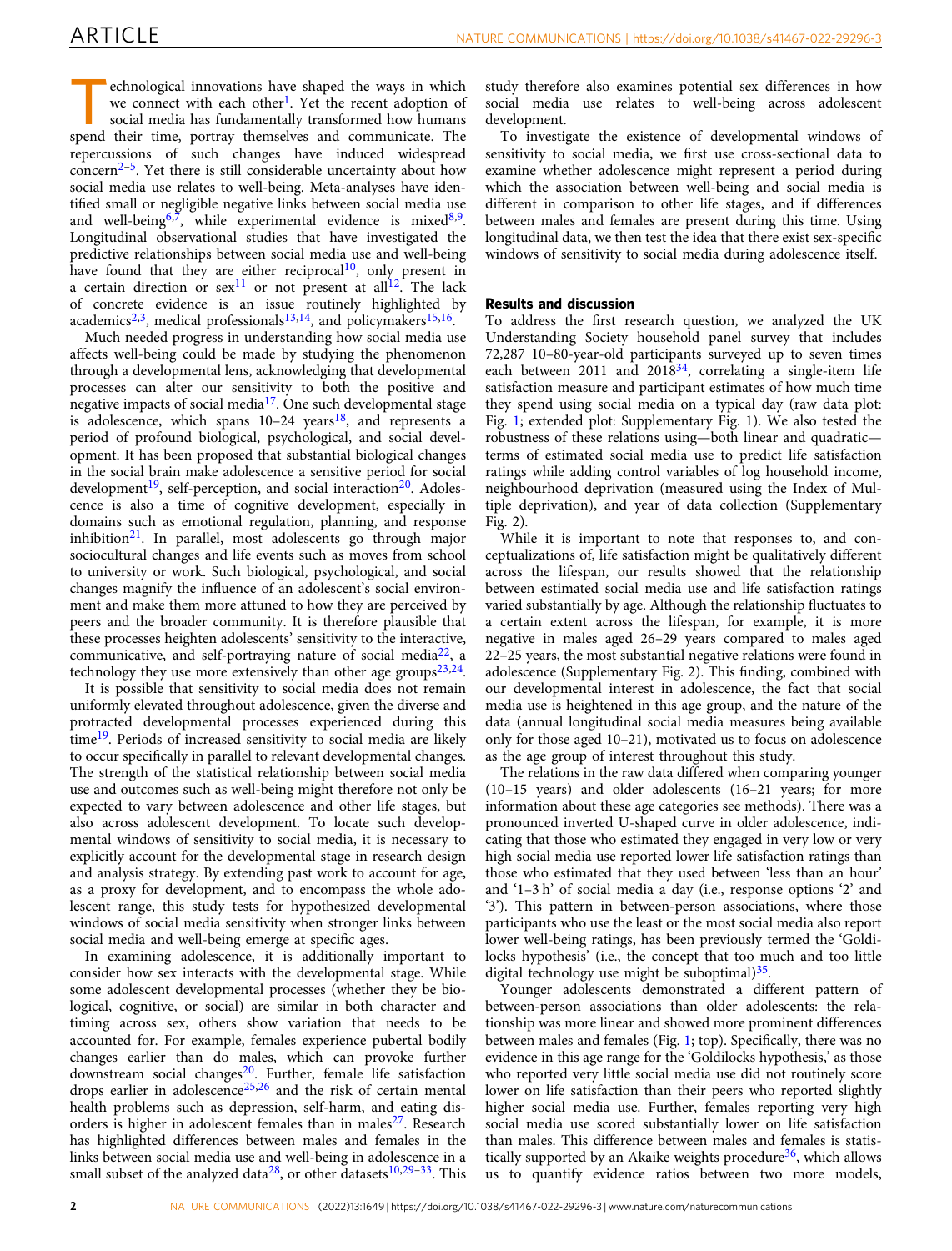<span id="page-2-0"></span>

Fig. 1 Estimated social media use and life satisfaction ratings across the lifespan. Top: The cross-sectional relationship between estimated social media use and a one-item life satisfaction measure for 72,287 UK participants between the age of 10 and 80 years. The results are split by age and self-report sex: females = red, males = blue. The 95% confidence intervals represent the lower and upper Gaussian confidence limits around the mean based on the t-distribution. Bottom: Shading of each rectangle represents calculated AIC weights, i.e., whether a model relating estimated social media use and ratings of life satisfaction that takes into account a possible sex difference is more likely to represent the data than a model that does not take into account sex: darker shade = model with sex differences is more likely. It should be noted that as high levels of social media use are very rare in the youngest and oldest age groups present in the data (e.g., ages 10, 11, and 60+, Supplementary Fig. 1), one cannot evaluate functional form in these groups. Further, as most participants were measured multiple times, more than one data point per participant will appear in this graph. Source data for this figure are provided as a Source Data file.

provided the models are nested. Doing so, we show that models associating estimated social media use and life satisfaction ratings while differentiating for self-reported sex (and controlling for household income, neighbourhood deprivation, and year of data collection) are more likely to be the best models of the data between the ages of 12 and 15 (Akaike weights ratios ranging from 5:1 to over 6,000,000:1 in favour of the model differentiating males and females). In contrast, models differentiating for sex were not more likely to be the best models of the data at other ages (Fig. 1, bottom; Supplementary Fig. 3). These analyses demonstrated that the between-person association linking estimated social media use to ratings of life satisfaction was more negative in adolescents compared with most other age groups. Further, they showed that adolescence is unique due to the prominent sex differences on the cross-sectional links between estimated social media use and ratings of life satisfaction that are not evident at most other ages.

We supplemented these cross-sectional analyses by examining the longer life satisfaction questionnaire given to 10–15-year-olds in Understanding Society, and 13–14-year-olds in the Millennium Cohort Study (Fig. [2](#page-3-0)): this questionnaire asked about satisfaction with appearance, friends, family, school, schoolwork, and life. We found no evidence that a specific sub-component of life satisfaction was the lone driver of the sex differences found in Fig. 1. In Understanding Society, sex differences were found predominately for satisfaction with life and appearance (Akaike weight of model with sex difference compared to the model without sex difference: satisfaction with life 71.9%, appearance 69.1%, family 53.8%, friends 59.1%, school 51.0%, schoolwork 35.0%; the percentage shows how much more likely a model including a sex difference is the best model of the data compared to a model without a sex difference). In the Millennium Cohort Study, the models differentiating for sex were more likely to be the best model of the data for all measures (Akaike weight of model with sex difference compared to model without sex difference: satisfaction with life 100%, appearance 100%, family 100%, friends 99.7%, school 100%, schoolwork 91.2%). Further analyses using a broader range of mental health questionnaires available for these sample participants can be found in Supplementary Methods 1, Supplementary Results 1, and Supplementary Figs. 4–6. The limited 10–15-year age range available for these measures did not allow us to compare these adolescents with other age groups.

To address our second research question, and locate developmental windows of sensitivity to social media that are hypothesized to emerge across adolescence, we used methods that test within-person changes and differences over time<sup>[37](#page-8-0),[38](#page-8-0)</sup>. While the previous analyses allowed us to examine whether adolescence potentially represents a period of heightened sensitivity to social media in comparison to other age groups, cross-sectional differences cannot be used to map detailed developmental processes. Longitudinal models such as the Random-Intercept Cross Lagged Panel Model (RI-CLPM) need to be used to take into account these dynamic and reciprocating relations between social media use and ratings of life satisfaction<sup>10</sup>. We estimated these models with robust maximum likelihood to account for deviations from the assumption of multivariate normality and ensure all model comparisons are performed on nested models, and use Full information Maximum Likelihood to account for missingness which may vary systematically across measured covariates and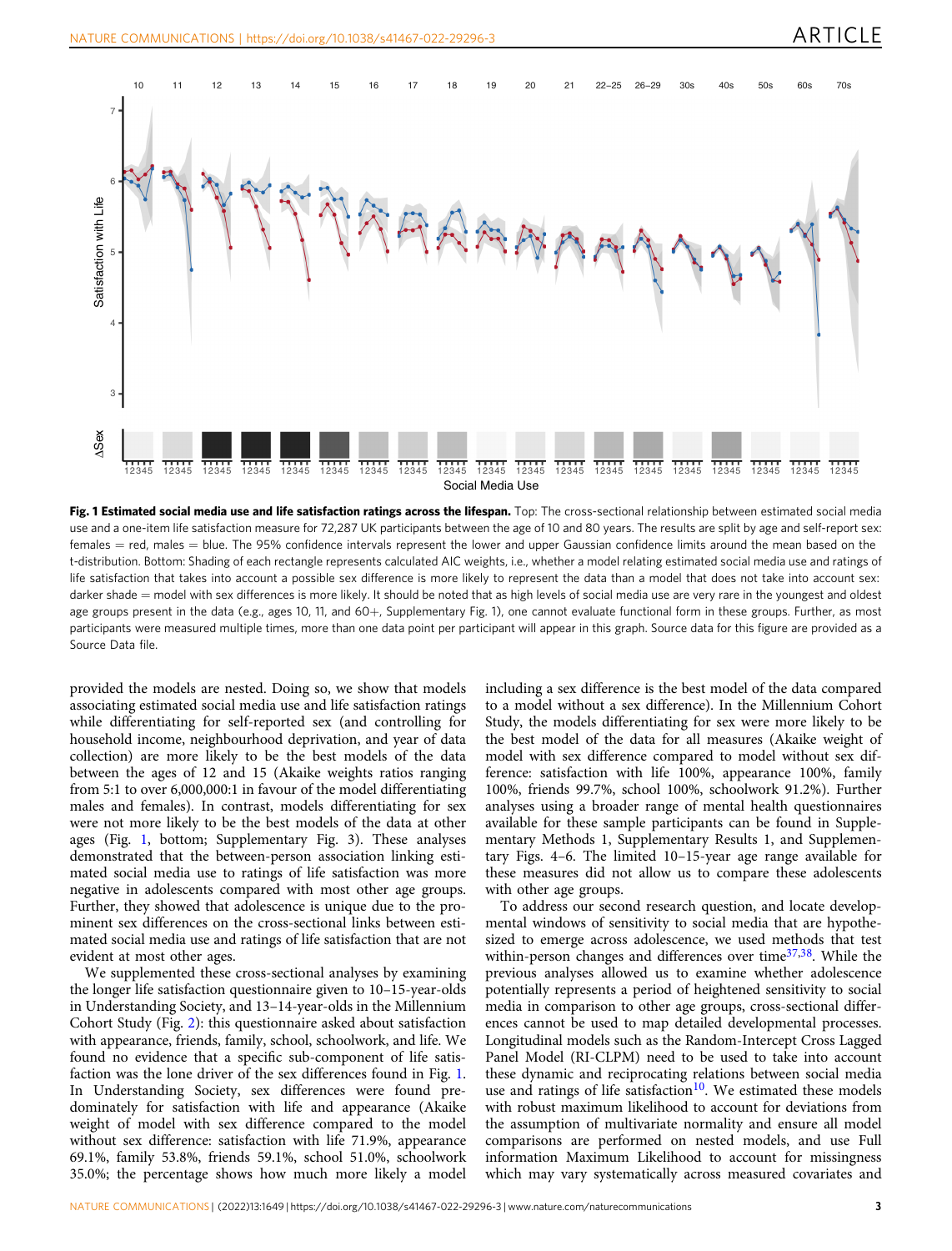<span id="page-3-0"></span>

Fig. 2 The cross-section relationship between social media use and six different life satisfaction measurements (ages 10-15). The Figure shows the cross-sectional relation between estimated social media use and six life satisfaction measures at ages 10–15 (Understanding Society dataset, US; 10,019 participants and 24,698 measurement occasions) and ages 13–14 (Millennium Cohort Study dataset, MCS; 11,724 participants). Specifically, it displays the cross-sectional correlation between estimated social media use and raw scores of sub-components of life satisfaction (satisfaction with school work, appearance, family, friends, school, and life). The relationships are presented separately for males and females. The 95% confidence intervals represent the lower and upper Gaussian confidence limits around the mean based on the t-distribution. Source data for this figure are provided as a Source Data file.

model variables. We applied this modelling framework to data provided by 10–21-year-olds in Understanding Society, who completed estimated social media use and life satisfaction measures annually for up to seven waves (17,409 participants; for additional longitudinal analyses of component life satisfaction measures only available for 10–15-year-olds see Supplementary Fig.  $7)^{39,40}$ . As the outcomes of these longitudinal models depend largely on the time-interval between observations $41,42$ , the annual nature of the data needs to be considered. It is likely that studies on different time frames would show different results and/or reflect distinct mechanisms and processes.

Using longitudinal modelling, we can address the question of whether the present use of social media has consequences for future life satisfaction—and vice versa. Do people feel better, or worse, after periods of heightened social media use? Conversely, do people use more, or less, social media after periods of higher life satisfaction? Specifically, the RI-CLPM model allowed us to focus on whether an individual's deviation from their expected level of a certain variable  $y$  (e.g., ratings of life satisfaction) can be predicted from their prior deviation from their expected scores in another variable  $x$  (e.g., estimated social media use), while controlling for the structural change in  $y$  (e.g., ratings of life satisfaction); and vice versa. We fit an initial model that allowed both cross-lagged paths to vary across age and sex ( $\chi^2$  (434) = 1216.29,  $p < 0.001$ , RMSEA = 0.014, [0.013, 0.015], CFI = 0.944, SRMR =

0.072; Full Informational Maximum Likelihood estimation; twotailed test). The control variables included in this model are timeinvariant mean log household income and Index for Multiple Deprivation with freely estimated effects at different ages, to account for the socioeconomic status of both the family and their immediate environment. All RI-CLPM significance tests are twosided. While the cross-lagged paths were predominantly nonsignificant, there are specific developmental windows where the data suggests estimated social media use and ratings of life satisfaction do predict each other—and these ages differed for males and females (Fig. [3\)](#page-4-0).

Before interpreting these potential windows of sensitivity, we examined whether they were statistically robust via statistical model comparison procedures. A model constraining the path of life satisfaction ratings predicting estimated social media use to be constant across age and sex, while allowing the path of estimated social media use predicting ratings of life satisfaction to vary, was more likely to be the best model for the data compared to other model constraints (Akaike weights procedure: 99.2%, see Supplementary Fig. 8; model fit for best fitting model:  $\chi^2$  (455) = 1234.736,  $p < 0.001$ , RMSEA = 0.014, [0.013, 0.015], CFI = 0.945,  $SRMR = 0.072$ ).

We, therefore, examined the paths of this model in more detail (both social media use predicting life satisfaction, split by age and sex, and life satisfaction predicting social media use, not split by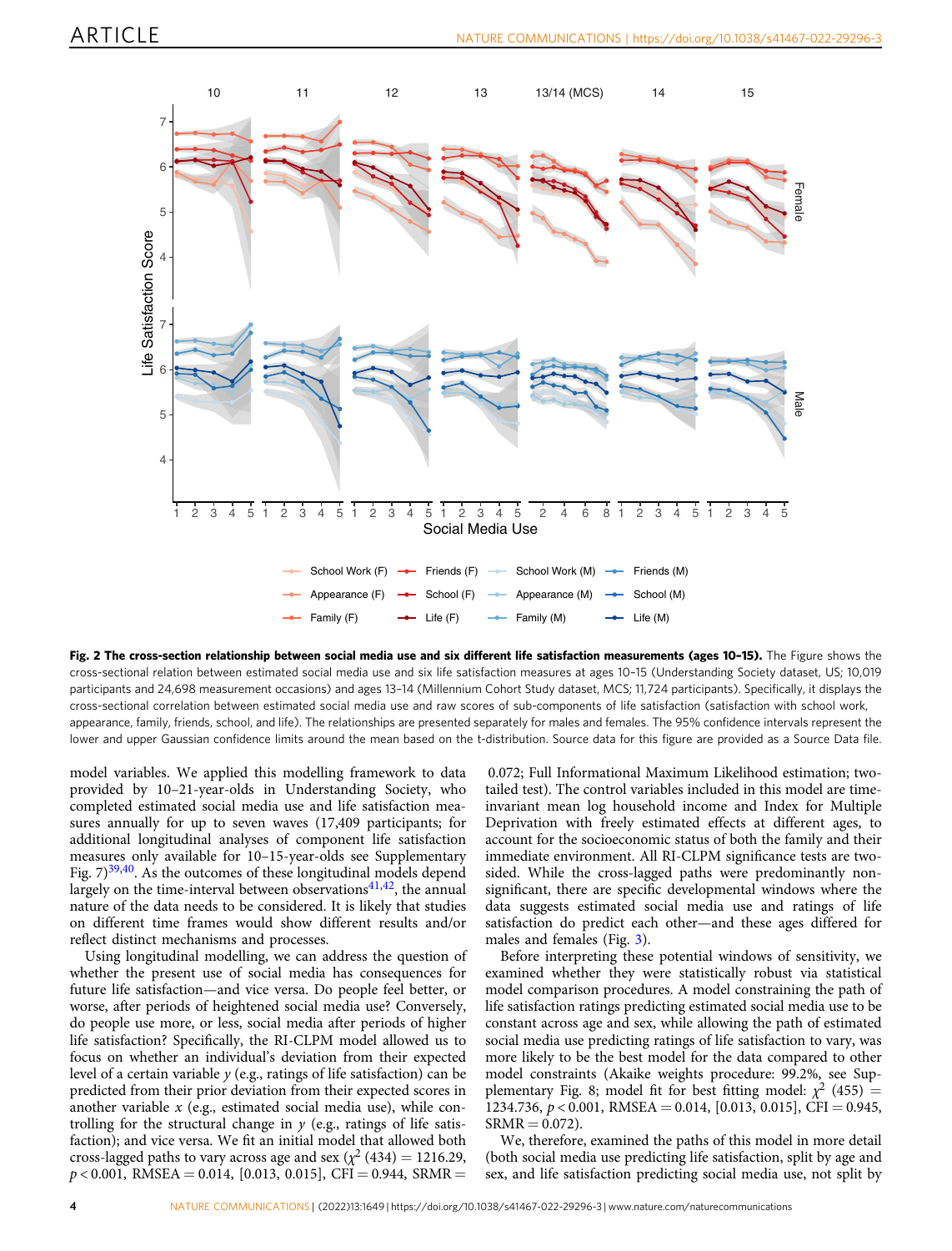<span id="page-4-0"></span>

Fig. 3 Results from Random Intercept Cross-Lagged Panel Model (RI-CLPM) of estimated social media use and life satisfaction for 17,409 participants of the Understanding Society dataset aged 10–21 (52,556 measurement occasions). Results from both cross-lagged paths of a RI-CLPM where those paths were free to vary across age/sex. Results are unstandardized and split by path (left: deviations from expected ratings of life satisfaction at that age predicting deviations from expected social media use one year later; right: deviations from expected social media use at that age predicting deviations from expected ratings of life satisfaction one year later) and sex (female  $=$  top/red, male  $=$  bottom/blue). The ribbon represents the 95% Confidence Interval around the point estimate. All tests are two-sided. Source data for this figure are provided as a Source Data file.

age and sex, Table [1](#page-5-0)). The effect sizes of both paths were small in magnitude $43$ , something that has been discussed in previous work<sup>[3,10](#page-8-0)</sup>. However, as dynamic effects can amplify over developmental time $44$ , they are nonetheless worth understanding and addressing with care. The constrained cross-lagged path of life satisfaction ratings predicting estimated social media use was negative, meaning that, for example, if an individual scored lower than their expected value of life satisfaction ratings in one year this predicted a positive change from their expected estimated social media use one year later (or vice versa,  $b = -0.02$  [ $-0.03$ ,  $-0.01$ ], se = 0.007,  $\beta = -0.02 - 0.03$ ,  $p = 0.004$ ). The other crosslagged path, linking social media use to life satisfaction, only showed a statistically significant negative link at specific ages, depending on sex (Fig.  $4$ ). This supports previous findings that the relationship between social media use and life satisfaction is bidirectional in nature<sup>[10](#page-8-0)</sup>, and provides evidence for the hypothesis that the impact of social media on individuals varies depending on how old they are, as well as their sex. We will focus on these differences in the next section, but wish to emphasise that this focus does not mean that the path linking life satisfaction ratings to estimated social media use one year later is unimportant.

Specifically, for females, we observed a window of sensitivity to social media between the ages of 11 and 13, when increases in estimated social media use from expected levels predicted a decrease in life satisfaction ratings from expected levels one year later (Fig. [4,](#page-6-0) top; age 11:  $b = -0.11$  [ $-0.21, -0.02$ ], se = 0.05,  $\beta$  =  $-0.09, p = 0.020,$  age 12:  $b = -0.14$  [ $-0.22, -0.07$ ], se = 0.04,  $\beta = -0.12, p < 0.001$ , age 13:  $b = -0.08$  [-0.15, -0.01], se =

0.03,  $\beta = -0.07$ ,  $p = 0.019$ ). For males a similar window was in evidence at ages 14 and 15 (Fig. [4,](#page-6-0) bottom; age 14:  $b = -0.10$  $[-0.17, -0.03]$ , se = 0.04,  $\beta$  = -0.10, p = 0.005, age 15: b = -0.18  $[-0.29, -0.08]$ , se = 0.05,  $\beta = -0.12$ ,  $p = 0.001$ ). Speculatively, the sex difference in timing suggested that early increases in sensitivity to social media might be due to maturational processes such as puberty, which occur earlier in females compared to males $^{20}$  $^{20}$  $^{20}$ . A later increase in sensitivity to social media, which was present at age 19 for both sexes, suggested a different underlying process may be present in late adolescence (Fig. [4;](#page-6-0) females:  $b = -0.16$  [ $-0.25, -0.07$ ], se = 0.05,  $\beta = -0.13, p < 0.001$ , males:  $b = -0.16$  [-0.26, -0.07], se = 0.05,  $\beta = -0.13$ ,  $p = 0.001$ ). Particularly, the lack of sex differences indicated a process that similarly affects both males and females. Speculatively, this might be related to changes in the social environment such as a move away from home and subsequent disruptions in social networks. However, these explanations cannot be tested directly in this dataset and require further targeted investigation using data containing pubertal and social measurements.

The study has multiple limitations that need to be considered. First, to interpret the parameters from our analyses as estimates of causal effects one would need to adopt the following assumptions: (a) there are no time-varying unobserved confounders that impact the relation between social media use and life satisfaction; (b) the model adequately accounts for unobserved time-invariant confounding through the inclusion of a random intercept; (c) there is no measurement error in the variables; (d) the time interval between studies (one year) is the right length to capture the effects of interest; and (e) the bidirectional links estimated by our longitudinal model are linear in nature. Only if these assumptions are met can this observational study be said to capture the causal effects between social media and life satisfaction. Second, the data are self-report and therefore only allow inferences about the impact of self-estimated time on social media, rather than objectively measured social media use.

The findings reported here may enable investigation of potential mechanisms of interest, for example, in datasets with pubertal or additional social measurements. One could also carry out more targeted investigations, for example, by examining the mental health measures only completed by select age ranges in the datasets (e.g., ages 10–15, displayed in Supplementary Fig. 4) to understand how they interrelate over the longitudinal time frame. Furthermore, the cross-sectional relation between social media use and life satisfaction ratings showed differences across the whole life span, e.g., in early adulthood and old age. Future work may use a similar approach to investigate interactions in older age groups with a suitably rich sample.

This study provides evidence for age- and sex-specific windows of sensitivity to social media use in adolescence. Past research has demonstrated that each life stage exhibits its own unique trajec-tories, goals, and influences<sup>[19](#page-8-0),[45](#page-9-0)-[47](#page-9-0)</sup>, and activities can therefore differ from being of no impact, to being adaptive or maladaptive depending on which developmental period one examines $46,48$ . This applies to the activity of using social media, just as it applies to other activities such as exercise or drinking alcohol. While the results support past longitudinal work finding bidirectional influences between social media use and life satisfaction $10$ , it also goes beyond that to suggest that such influences vary, potentially due to concurrent developmental processes.

While the windows of sensitivity to social media are prominent in aggregate, they will most probably meaningfully differ across individuals, as each person's sensitivity is further influenced by a wide range of individual, peer, and environmental dynamics. Additionally, the types of social media use individuals are engaged in will add further variance to this complicated dynamic[49.](#page-9-0) Our work, therefore, opens the door to new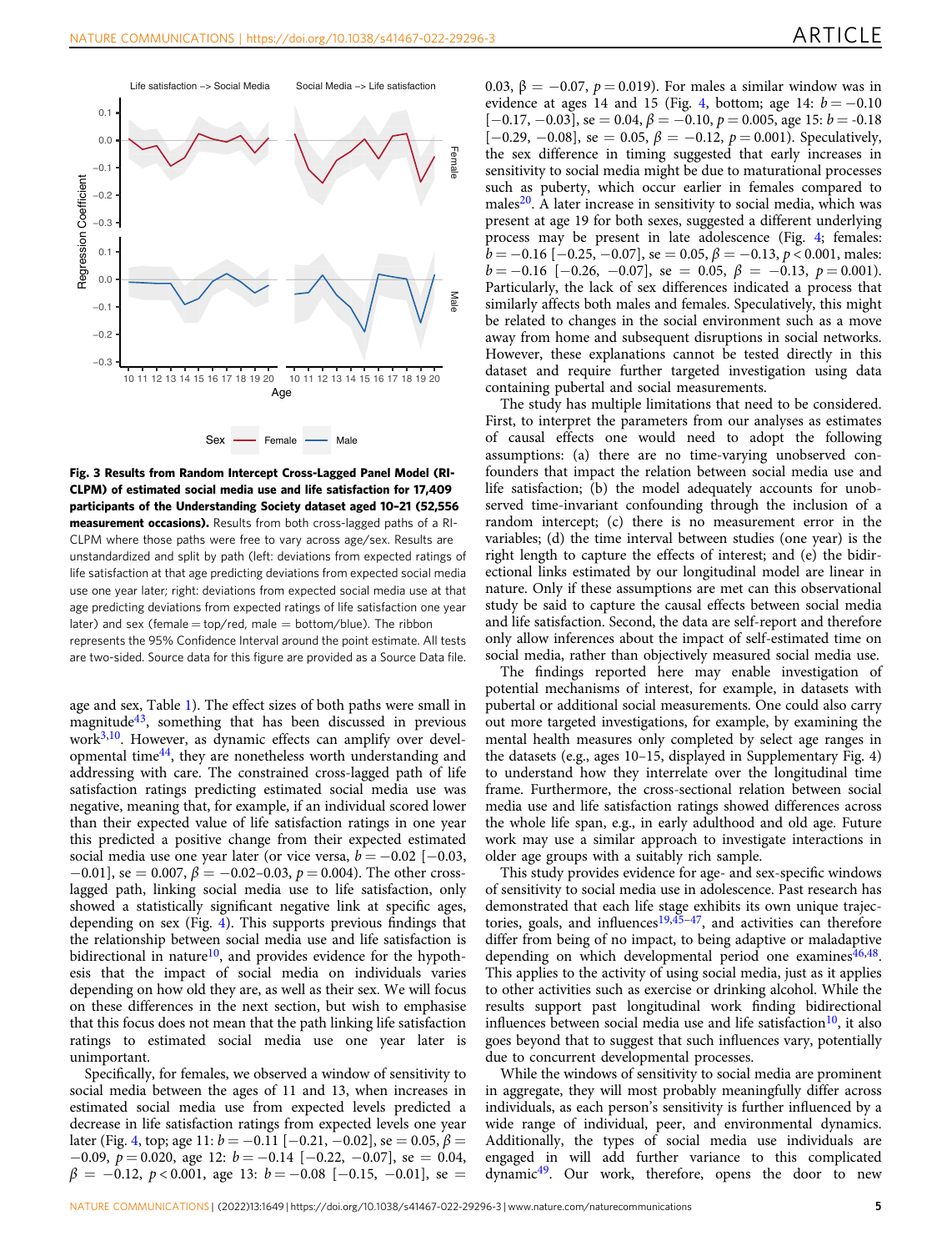|                                                                        | b (Regression coefficient)    | <b>Standard error</b> | $\beta$ (Standardized effect size) | p     |
|------------------------------------------------------------------------|-------------------------------|-----------------------|------------------------------------|-------|
| Life satisfaction $\rightarrow$ social media use                       |                               |                       |                                    |       |
| Invariant across age and sex                                           | $-0.02$ $[-0.03, -0.01]$      | 0.007                 | $-0.02 - 0.03$                     | 0.004 |
| Social media use -> life satisfaction (female)                         |                               |                       |                                    |       |
| Age 10                                                                 | $0.02$ $[-0.09, 0.12]$        | 0.05                  | 0.01                               | 0.753 |
| Age 11                                                                 | $-0.11$ $[-0.21, -0.02]$      | 0.05                  | $-0.09$                            | 0.020 |
| Age 12                                                                 | $-0.14$ $[-0.22, -0.07]$      | 0.04                  | $-0.12$                            | 0.000 |
| Age 13                                                                 | $-0.08$ $[-0.15, -0.01]$      | 0.03                  | $-0.07$                            | 0.019 |
| Age 14                                                                 | $-0.04$ $[-0.11, 0.03]$       | 0.03                  | $-0.04$                            | 0.215 |
| Age 15                                                                 | $0.01$ $[-0.07, 0.10]$        | 0.04                  | 0.01                               | 0.784 |
| Age 16                                                                 | $-0.07$ [ $-0.15$ , 0.01]     | 0.04                  | $-0.06$                            | 0.080 |
| Age 17                                                                 | $0.00$ $[-0.08, 0.08]$        | 0.04                  | 0.00                               | 0.937 |
| Age 18                                                                 | $0.02$ $[-0.06, 0.10]$        | 0.04                  | 0.02                               | 0.642 |
| Age 19                                                                 | $-0.16$ $[-0.25, -0.07]$      | 0.05                  | $-0.13$                            | 0.000 |
| Age 20                                                                 | $-0.06$ $[-0.14, 0.03]$       | 0.04                  | $-0.05$                            | 0.181 |
| Social media use $\rightarrow$ life satisfaction (male)                |                               |                       |                                    |       |
| Age 10                                                                 | $-0.06$ [ $-0.16$ , 0.05]     | 0.05                  | $-0.04$                            | 0.291 |
| Age 11                                                                 | $-0.05$ $[-0.15, 0.04]$       | 0.05                  | $-0.04$                            | 0.275 |
| Age 12                                                                 | $0.02$ [ $-0.06, 0.09$ ]      | 0.04                  | 0.01                               | 0.708 |
| Age 13                                                                 | $-0.05$ [ $-0.12, 0.03$ ]     | 0.04                  | $-0.04$                            | 0.202 |
| Age 14                                                                 | $-0.10$ $[-0.17, -0.03]$      | 0.04                  | $-0.10$                            | 0.005 |
| Age 15                                                                 | $-0.18$ [ $-0.29$ , $-0.08$ ] | 0.05                  | $-0.12$                            | 0.001 |
| Age 16                                                                 | $0.02$ $[-0.05, 0.10]$        | 0.04                  | 0.02                               | 0.551 |
| Age 17                                                                 | $0.01$ $[-0.07, 0.09]$        | 0.04                  | 0.01                               | 0.806 |
| Age 18                                                                 | $-0.00$ [-0.08, 0.08]         | 0.04                  | $-0.00$                            | 0.956 |
| Age 19                                                                 | $-0.16$ $[-0.26, -0.07]$      | 0.05                  | $-0.13$                            | 0.001 |
| Age 20                                                                 | $0.02$ $[-0.06, 0.11]$        | 0.04                  | 0.02                               | 0.614 |
| The coefficients include 95% confidence intervals around the estimate. |                               |                       |                                    |       |

<span id="page-5-0"></span>Table 1 Results of the best fitting Random-Intercept Cross Lagged Panel Model examining the bidirectional links between life satisfaction and social media use across ages 10–21 years.

theoretically informed approaches for studying how this increasingly pervasive technology impacts our population, by focusing on the within-person dynamics where effects actually unfold. In particular, an understanding of what neurodevelopmental, pubertal, cognitive, and social changes underlie developmental windows of sensitivity to social media, and how these are impacted by individual differences, could pave pathways for targeted interventions that address the negative consequences of social media while also promoting its positive uses. This will ultimately enable academic research to help inform critical policies, interventions, and conversations concerning adolescent wellbeing in the digital age.

#### Methods

Ethical approval. The University of Essex Ethics Committee has approved all data collection on the Understanding Society main study and innovation panel waves, including asking consent for all data linkages except to health records. Ethical approval for the Millennium Cohort Study was given by the UK National Health Service (NHS) London, Northern, Yorkshire, and South-West Research Ethics Committees (MREC/01/6/19, MREC/03/2/022, 05/MRE02/46, 07/MRE03/32). No additional ethical approval was needed for this study.

Datasets. The study analyzed the Understanding Society dataset and the Millennium Cohort Study. The Understanding Society dataset is a longitudinal study following approximately 40,000 British households<sup>34</sup>. The study sample is designed to be representative of the UK population<sup>[50](#page-9-0)</sup>. Started in 2009, its annual waves of data collection each span two years; we used 7 waves of data from between 2011 and 2018 released in February 2020 (the two first waves were excluded as parts of the sample were not asked to complete social media related questions). All household members between 10 and 15 years (whom we label here as 'younger adolescents') filled out a younger adolescent survey, while those 16 and over filled out an adult survey. 16–21-year-olds (whom we label here as 'older adolescents') further completed a short supplement with additional questions. Participants were incentivised with an unconditional £10 gift voucher at invitation to the study, furthermore adults had another £10 incentive if they completed the survey <5 weeks (if they received a web questionnaire). 10–15-year-olds were incentivised with a voucher. 16-year-olds were entered into a prize draw to win an iPad. Members of households that did not complete the previous wave were given an

incentive of £20. Incentivisation procedures changed slightly between waves and are detailed in the Understand Society fieldwork documentation. Oral consent was provided by parents and adolescents.

The Millennium Cohort study is a birth cohort study of a sample of around 11,000 young people born between September 2000 and January 2001[51](#page-9-0). The study over-sampled some parts of the population, for example, children from ethnic minorities (e.g., Indian, Pakistani, Bangladeshi, Caribbean, and African in the ethnic minority boost sample). In this study, we only used the wave of data collected in 2015, when the majority of respondents were 13 or 14 years old. This made the two datasets comparable (e.g., in terms of the prevalence and use of social media) to subsections of our Understanding Society sample. Participants were provided with a 'Participant Pack' (i.e., leaflet, membership card, key ring, travel card holder, and notebook) as incentivisation. Informed written consent was provided by parents and oral consent was provided by adolescents.

#### Measures

Understanding society. For the core analyses of the Understanding Society study, we examined life satisfaction ratings, estimated social media use, age, and sex measures derived from both younger adolescent, older adolescent, and adult surveys. We further supplemented these measures with two control variables household income and Index of Multiple Deprivations—and a range of additional well-being and mental health questionnaires. To measure life satisfaction, younger adolescent survey respondents were asked to respond, "which best describes how you feel about your life as a whole?" (visual analogue scale ranging from  $1 =$  very happy smiley face to  $7 =$  very sad smiley face; written explanation: "1 is completely happy and 7 is not at all happy"; scale reversed so that higher scores indicate higher life satisfaction). They were asked the same question about how they feel about their school work, appearance, family, friends, and school. Adults and older adolescents were asked to "please select the answer which you feel best describes how dissatisfied or satisfied you are with the following aspects of your current situation... your life overall" (1 = completely dissatisfied to 7 = completely satisfied). Due to previous work showing that variables containing five or more categories can be treated as continuous with negligible drawbacks, we treated both measures as continuous<sup>52</sup>.

The life satisfaction measures were different in wording and response options for the younger adolescent and older adolescent/adult survey to accommodate age differences, for example by including smileys for young adolescents. An irregularity in Understanding Society fieldwork provided us with an opportunity to test that they were not qualitatively different. Due to a lag in when questionnaires were issued into the field and completed by the participants, 37 16-year-olds mistakenly took the younger adolescent survey while 10 15-year-olds mistakenly took the older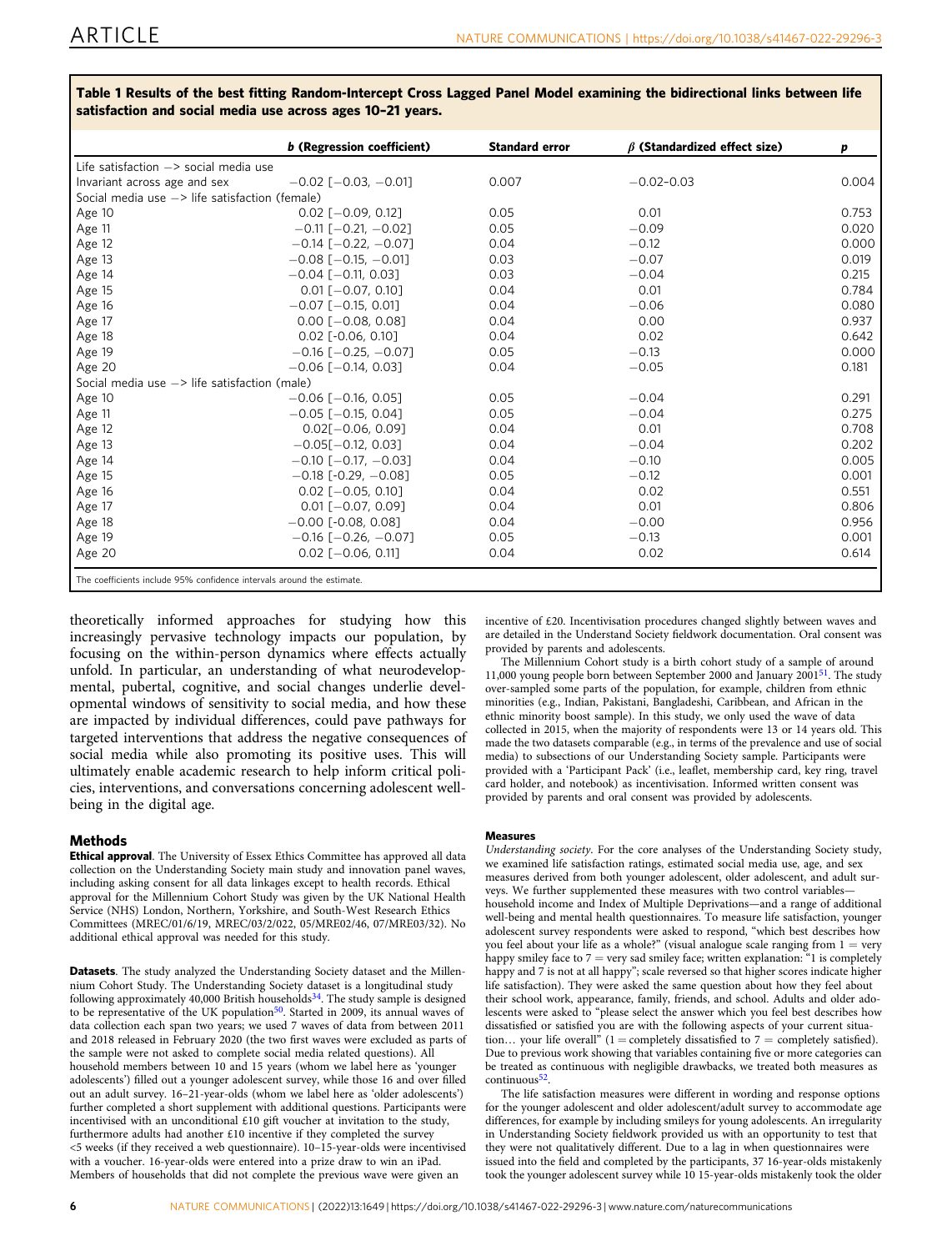<span id="page-6-0"></span>

Fig. 4 How social media use predicts life satisfaction in longitudinal data (ages 10-21). Results from the cross-lagged path connecting estimated social media use to life satisfaction ratings one year later, estimated through a Random Intercept Cross-Lagged Panel Model of 17,409 participants (52,556 measurement occasions) aged 10–21. Results show how much an individual's deviation from their expected social media use at a certain age predicted a deviation from their expected life satisfaction ratings one year later (unstandardized estimates). Graph is split by sex (female = top/red, male = bottom/ blue) and the grey boxes indicate those ages where the path became statistically significant ( $p < 0.05$ , two-sided test). The thin lines represent the coefficients extracted from 500 bootstrapped versions of the model to visualize uncertainty, dark shaded ribbons represent bootstrapped 95% CIs, light shaded ribbons represent bootstrapped 99% CIs. The other cross-lagged path linking life satisfaction ratings to estimated social media use was constrained not to vary across age/sex and is not shown here. All tests are two-sided. Source data for this figure are provided as a Source Data file.

adolescent/adult survey. A two-sided Welch two-sample t-test for unequal variances comparing the scores of 15-year-olds on both younger adolescent and older adolescent/adult surveys showed no significance difference (Younger Adolescent  $M = 5.64$ ,  $N = 4095$ ; Older Adolescent/Adult  $M = 5.25$ ,  $N = 10$ ;  $t(3) =$ 0.33,  $p = 0.77$ , normality assumption not met, power to detect only a large difference of  $d = 0.89$ ). A two-sided Bayesian two-sample t-test found anecdotal evidence in favour of the null hypothesis (i.e., no difference) between the two groups (BF10 = 0.49; variance of normal population: noninformative Jeffreys prior, standardized effect size: Cauchy prior; BF calculated via Gaussian quadrature). A second two-sided Welch two-sample t-test for unequal variances further found that 16-year-olds showed no significant difference in both surveys (Younger Adolescent  $M = 5.86$ ,  $N = 37$ ; Older Adolescent/Adult  $M = 5.49$ ,  $N = 4703$ ;  $t(37) = 1.74$ ,  $p = 0.09$ , normality assumption not met, power to detect only a medium difference of  $d = 0.46$ ), with a two-sided Bayesian two-sample t-test finding anecdotal evidence in favour of the null  $(BF10 = 0.51;$  variance of normal population: noninformative Jeffreys prior, standardized effect size: Cauchy prior; BF calculated via Gaussian quadrature). Further, we used linear regression on data of participants aged 13-18 years to predict life satisfaction ratings from both age and a categorical variable indicating the survey type (i.e., younger adolescent or older adolescent/ adult survey measurement). While age significantly predicted life satisfaction scores, the type of survey measurement did not (age:  $b = -0.09$ , se = 0.01,  $p < 0.001$ ; survey type:  $b = 0.05$ , se = 0.04,  $p = 0.140$ ; adjusted R-squared = 0.016, two-sided test; assumptions met except normality of residuals). With 24,533 participants included, this test would be highly sensitive (99% power) to extremely small effects ( $f2 = 0.001$ ; an  $f2$  value of  $0.02$  is small according to Cohen's guidelines) at a conventional alpha level of 0.05. A Bayesian approach comparing a regression including age and the survey category as predictors of life satisfaction scores against a regression only including age as a predictor, found the latter model to be a better fit for the data with a Bayes Factor of 11.5 (+/− 1.4%; for priors see

Supplementary Methods 2). These analyses, therefore, support the conclusion that the measures are not qualitatively different.

We also created cross-sectional plots for additional well-being and mental health questionnaires completed only by the younger adolescent sample (age 10–15 years), these measures can be found in Supplementary Methods 1.

Social media use was measured at every wave for younger and older adolescent samples, and every three waves for adults. It entailed two questions in the younger adolescent survey: "Do you have a social media profile or account on any sites or apps?"  $(1 = Yes, 2 = No)$  and "How many hours do you spend chatting or interacting with friends through a social web-site or app like that on a normal school day?" (1 = None, 2 = Less than an hour,  $3 = 1-3$  h,  $4 = 4-6$  h,  $5 = 7$  or more hours). Prior to the final two waves, the questions were slightly different: "Do you belong to a social web-site such as Bebo, Facebook or MySpace?" and "How many hours do you spend chatting or interacting with friends through a social web-site like that on a normal school day?". For adults and older adolescent samples, the questions read: "Do you belong to any social networking web-sites?"  $(1 = Yes, 2 = No)$  and "How many hours do you spend chatting or interacting with friends through social web-sites on a normal week day, that is Monday to Friday?"  $(1 = \text{None}, 2 = \text{Less than an hour}, 3 = 1-3h, 4 = 4-6h, 5 = 7 \text{ or more hours}).$  If a participant stated that they do not own a social media account or do not use social media to interact with friends, they were coded as the lowest score of 1; for the rest of the participants, we took their score on the second question, which measures how much time they spent interacting socially online.

Self-reported sex was reported annually ("male", "female"). When first surveyed, adults and older adolescents were asked to report their sex (options: "male" or "female"); subsequently, they were asked to confirm their sex collected in the previous waves. Younger adolescents were asked "are you male or female" (options: "male" or "female"); they were allowed to refuse response. If participants'<br>report of sex varied between waves they were recorded as NA by the survey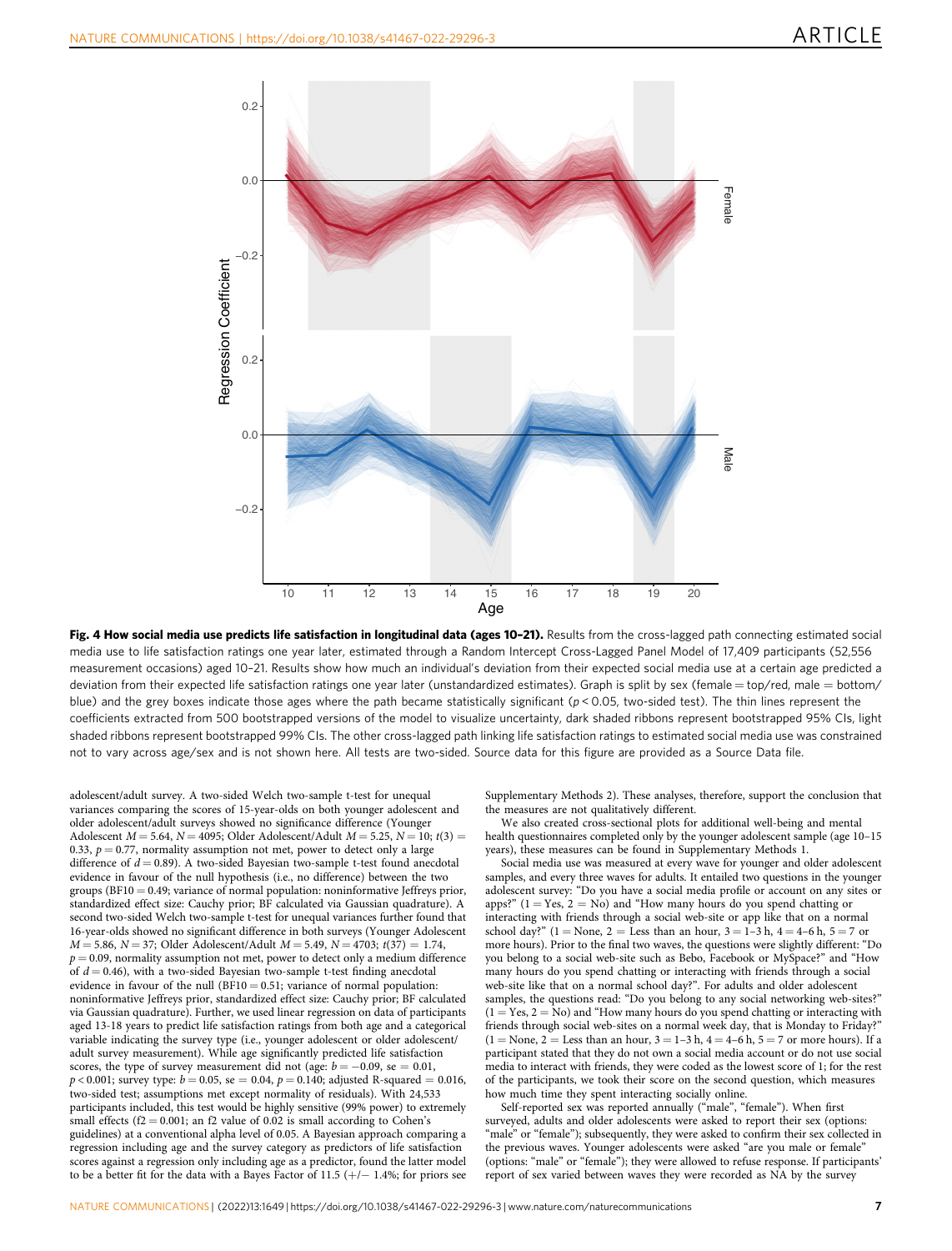administrators as part of a cumulative sex variable. Twenty-five measurement occasions reported sex as NA, which were too few to garner how their exclusion could have influenced our results. Due to the nature of this item design, we report the responses as "sex" in this manuscript; however, respondents may well have responded according to gender identity or gender assigned at birth based on genitalia as the nature of the questions was ambiguous, especially for younger adolescents. In the waves of data analyzed there was however no opportunity to examine to what extent self-report sex was related to gender identity.

Age for both the adolescent samples as well as the adult samples was derived by the data provider using self-reported date of birth and the interview date. Household income was measured using the log monthly total household net income for the household the adolescent belongs to (those households reporting 0 income were changed to 0.1 to allow for log transformation). The mean of all waves of available data pertaining to household income was taken to create the exogenous control variable used in the longitudinal models. Similarly, Index of Multiple Deprivation was derived by taking the Lower Layer Super Output Area (LSOA) of the participant and matching it to the governmentally derived rank on the Index of Multiple Deprivation (IMD; deciles). Again, the mean of IMD rank was taken to create a single exogenous control variable.

Millennium cohort study. For the Millennium Cohort Study, we analyzed a variety of mental health and well-being measures filled out by the adolescent or their primary caregiver respondent, a social media question completed by the adolescent respondent and demographic variables including sex and age. To measure social media use, adolescents were asked "On a normal week day during term time, how many hours do you spend on social networking or messaging sites or Apps on the internet such as Facebook, Twitter, and WhatsApp?"  $(1 = none, 2 = less than half)$ an hour,  $3 =$  half an hour to less than 1 h,  $4 = 1$  h to less than 2 h,  $5 = 2$  h to less than 3 h,  $6 = 3$  h to less than 5 h,  $7 = 5$  h to less than 7 h,  $8 = 7$  h or more). Sex and age were taken from the derived variable file of the MCS. The Millennium Cohort Study coded sex at birth: "male", "female" or "not known/not applicable", and age was calculated using age at last birthday.

Aligned with the Understanding Society well-being measures, adolescents were asked to fill out a well-being questionnaire on a scale from '1' (completely happy) to '7' (not happy at all) to indicate "How do you feel about the following parts of your life": your school work, the way you look, your family, your friends, the school you go to and your life as a whole. More extended well-being and mental health measured analyzed in the Supplementary can be found in the Supplementary Methods 1.

Inclusion criteria. In Understanding Society we excluded a variety of participants from the dataset. First, we excluded people aged over 80, because social media use was very low at higher ages (excluding 14,394 measurement occasions). We also excluded those 7 measurement occasions where a child aged 9 years filled out the younger adolescent survey. We further excluded those participants who completed a questionnaire twice in one age category (we only excluded the second time the questionnaire was filled out in one age category, excluding 9272 measurement occasions) and those whose sex was NA (25 measurement occasions; there were too few datapoints to treat this as a separate category). The latter could be due to them identifying as a different sex in the data collection frame or refusing to answer the question. These exclusions left a sample of 72,287 participants over 7 waves (1 wave = 12,444 participants, 2 waves = 8777 participants, 3 waves = 8794 participants, 4 waves  $= 7426$  participants, 5 waves  $= 7099$  participants, 6 waves  $= 9898$ participants, 7 waves = 17,849 participants; see Supplementary Table 1 for measurement occasions by age and sex). The adolescent (10–21 years) sample used for longitudinal modelling consisted of 17,409 participants and 52,556 measurement occasions (see Supplementary Table 2 for measurement occasions by age and sex). In the Millennium Cohort Study, we excluded those not aged 13 or 14 (160 participants), leaving 11,724 participants (see Supplementary Table 3 for measurement occasions by age and sex).

There was dropout over time in the Understanding Society longitudinal adolescent sample (see Supplementary Fig. 9 and Supplementary Table 4). Due to the nature of our modelling approach, we were not able to integrate sampling weights into our estimation strategy. This limits the extent to which we can generalize our findings to the whole UK population.

Cross-sectional analyses. To examine the cross-sectional relations between estimated social media use and life satisfaction ratings across the life span we plotted life satisfaction scores by age and estimated social media use (Fig. [1](#page-2-0), top). Furthermore, we plotted the amount of estimated social media use by age (Supplementary Fig. 1, middle), which showed how at very young and very old age ranges the limited number of high intensity social media users led to the substantial increases in error bars that make interpretation of trends at these ages unfeasible. To test whether the functional forms relating social media use estimates to life satisfaction ratings differ by sex across different ages we used an Akaike Weights procedure<sup>36</sup>. We used the r-package lavaan to fit different versions of the model (life satisfaction  $\sim$  social media + social media<sup>2</sup>, also including control variables) to the data: a multigroup model that freed both linear and quadratic terms between sexes, a model that freed only the linear or quadratic terms and a model that constrained both terms. While there was a spread between what model was

preferred in all ages, at ages 12, 13, and 14 the model constraining both the linear and quadratic term to be equal across sex was rejected (0% weight, Supplementary Fig. 10). When solely comparing a fully freed and fully constrained model we found that models that allowed sex variation in functional form were most favoured between 12 and 15 years (Fig. [1,](#page-2-0) bottom; Supplementary Fig. 3).

In the extension of the cross-sectional analyses, we analyzed a range of questionnaires that were only completed by 10–15-year-olds in the Understanding Society survey and questionnaires completed by 13- and 14-year-olds in the Millennium Cohort Study; additional mental health questionnaires were analyzed in Supplementary Methods 1 and Supplementary Results 1, while we also examined a variety of life satisfaction measures in the main manuscript. For the latter, we plotted each life satisfaction question's raw scores by social media use and age to examine whether a specific aspect of life satisfaction was more negatively related to estimated social media use (Fig. [2\)](#page-3-0). We further used the Akaike weights procedure detailed above to examine the statistical evidence for sex differences.

Longitudinal analyses. To model the data longitudinally we used a Random Intercept Cross-Lagged Panel Model comparison framework<sup>[37](#page-8-0)</sup>, using the code structure provided by the Unified Framework of Longitudinal Models<sup>[40](#page-9-0)</sup>. The model was selected due to its focus on within-person effects, without modelling general mean developments that have already been highlighted for both technology use and life satisfaction in adolescence<sup>53,54</sup>. The RI-CLPM model allowed us to focus on whether an individual's deviation from their expected level of a certain variable y (e.g., life satisfaction ratings) can be predicted from their prior deviation from their expected scores in another variable  $x$  (e.g., estimated social media use), while controlling for the structural change in  $y$  (e.g., life satisfaction ratings); and vice versa. We added two control variables, average log household income and the Index for Multiple Deprivation across all waves of data available for each participant, to account for the socioeconomic status of both the family and their immediate environment. We did not include time-varying control variables, such as income, at every wave or year of data collection because the model could not be fitted with the level of missingness present in the data.

We tested a variety of model constraints that force parameters to be equal across ages and sex, all of which were rejected: constraining the covariance of the residuals of latent factors after age 10 and constraining the residual variance of both social media and life satisfaction after age 10 ( $\chi^2(63) = 2023$ ,  $p < 0.001$ ); constraining the regression of the observed variables onto both mean IMD and mean log household income ( $\chi^2(92) = 178$ ,  $p < 0.001$ ); constraining the withinperson carry-over effect for both social media estimates and life satisfaction ratings (also known as the within-person autoregression, positive carry-over means that a person who scores higher than their expected score is more likely to also score higher than their expected score in the following year;  $\chi^2(42) = 218$ ,  $p < 0.001$ ). A model constraining the cross-lagged paths of interest also suffered a significant drop in model fit:  $\chi^2(42) = 77.7, p = 0.001$ .

Having set up our core model, we first estimated a 'free model' where we allowed both cross-lagged paths (a deviation in social media use predicting a deviation in life satisfaction one year later; and vice versa) to vary across age and sex. The model was fit using robust Maximum Likelihood (MLR) to account for deviations from multivariate normality, and robust Huber-White Standard errors, and missing data were accounted for by Full-Information Maximum Likelihood (FIML) estimation<sup>[55](#page-9-0)</sup>. All RI-CLPM parameter tests are two-sided Walds tests. We note here that FIML cannot guarantee to give unbiased estimates with missing exogenous variables, i.e. our control variables, as those are assumed to be measured without error. The model fit the data well:  $\chi^2$  (434) = 1216.29, p < 0.001, RMSEA =  $0.014$ , [0.013, 0.015], CFI = 0.944, SRMR = 0.072. We extracted the value of the cross-lagged paths by age and sex, and plotted them in Fig. [3.](#page-4-0) We also fit this model to extended life satisfaction data collected for 10–15-year-olds and presented in Supplementary Fig. 7.

We then used model comparison and Akaike weights to examine whether models that constrained one or two of the cross-lagged paths (social media use predicting life satisfaction and life satisfaction predicting social media use) to be constant across age and sex fit better than the initial freed model. The model that constrained only life satisfaction predicting social media use did not fit less well than a completely freed model ( $\chi^2(21) = 27.8$ ,  $p = 0.15$ ), while one that constrained only life satisfaction predicting social media use fit less well than the freed model  $(\chi^2(21) = 49.5, p < 0.001)$ . The Akaike weights procedure showed that the model constraining only life satisfaction predicting social media use was more likely to be the best model for the data (99.2%), while the model freeing both (0.7%), the model constraining social media use predicting life satisfaction (0.0%) and the model constraining both (0.1%) were not (Supplementary Fig. 8).

Finding that the cross-lagged path from life satisfaction predicting social media use can be constrained across sex and age without loss of model fit, we, therefore, fit a second model with this constraint. The model fit was acceptable ( $\chi^2$  (455) = 1,234.74,  $p < 0.001$ , RMSEA = 0.01, [0.01, 0.02], CFI = 0.95, SRMR = 0.07). The model's carry-over effect paths of life satisfaction (average unstandardized b: male  $= 0.179$ , female  $= 0.229$ ; average standardized β: male  $= 0.178$ , female  $= 0.220$ ; average SE: male  $= 0.048$ , female  $= 0.044$ ) and social media use (average unstandardized b: male = 0.327, female = 0.373; average standardized β: male = 0.315, female = 0.359; average SE: male = 0.039, female = 0.035) were predominantly positive, suggesting that individuals who scored higher on life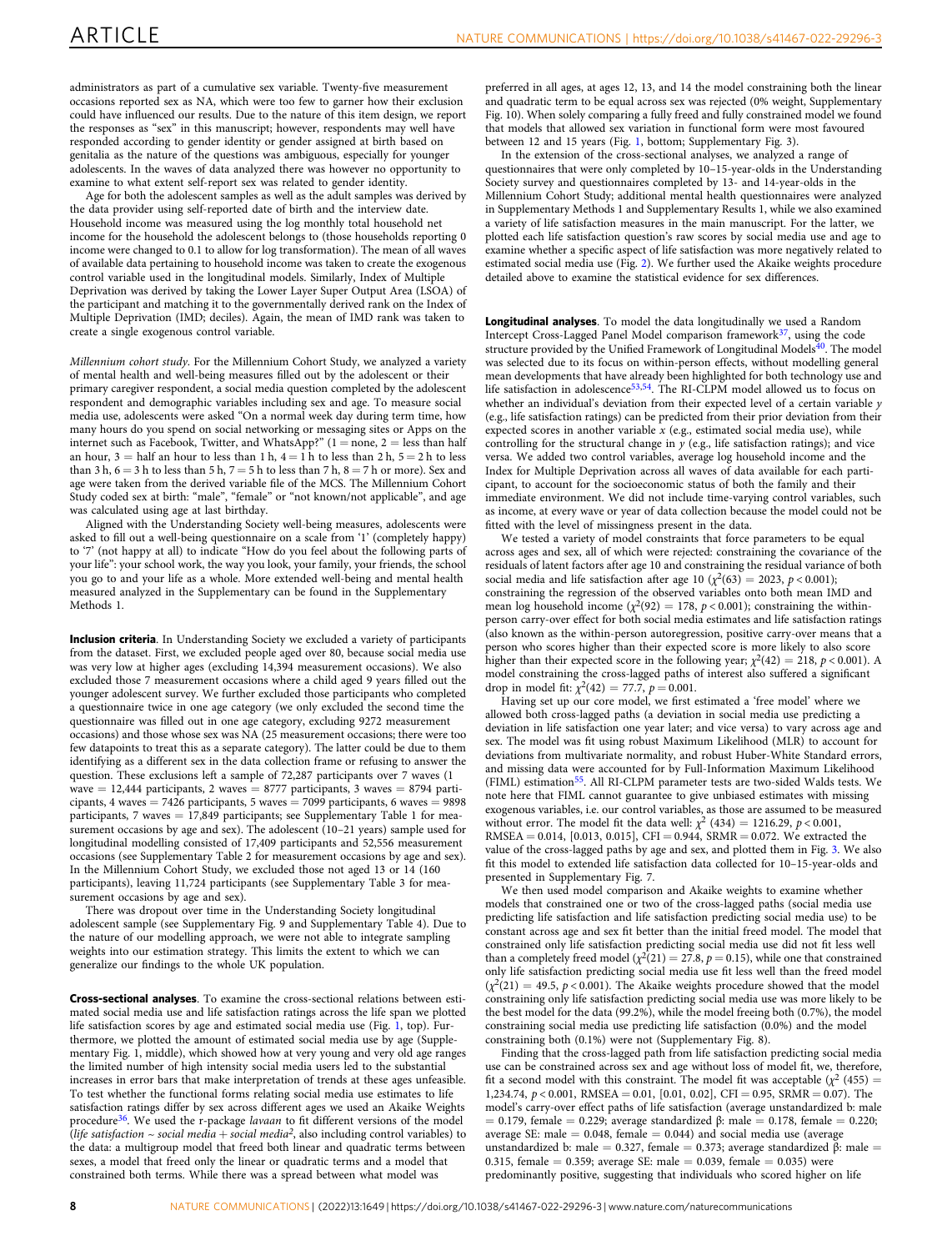<span id="page-8-0"></span>satisfaction or social media use than expected in one year were also more likely to score higher than expected on life satisfaction or social media use one year later. The cross-lagged paths are reported in the main paper. We further ran 500 bootstrapped samples of this model to examine the uncertainty around our estimates. We then plotted the value of the cross-lagged path of social media use predicting life satisfaction by age and sex in Fig. [4](#page-6-0).

Reporting summary. Further information on research design is available in the Nature Research Reporting Summary linked to this article.

#### Data availability

The Understanding Society and Millennium Cohort Study data used in this study have been deposited in the UK Data Service database. They are accessible after registration with the UK Data Service and completion of an End User Agreement (Understanding Society: University of Essex, Institute for Social and Economic Research, NatCen Social Research, Kantar Public. (2019). Understanding Society: Waves 1-9, 2009-2018 and Harmonized BHPS: Waves 1-18, 1991-2009. [data collection]. 12th Edition. UK Data Service. [SN: 6614,](http://doi.org/10.5255/UKDA-SN-6614-13) Millennium Cohort Study: University of London, Institute of Education, Centre for Longitudinal Studies. (2020). Millennium Cohort Study: Sixth Survey, 2015. [data collection]. 6th Edition. UK Data Service. [SN: 8156\)](http://doi.org/10.5255/UKDA-SN-8156-6). Some of the data used in our study might not be accessible to users outside the UK. Please check the terms and conditions for each of the datasets prior to use on the UK Data Service. The Special License data necessary to calculate the Index of Multiple Deprivation in Understanding Society are available after an approval procedure through the UK Data Service. The figure and table data generated in this study are provided in the Source Data file. Amy Orben accessed all datasets.

Understanding Society is funded by the Economic and Social Research Council and various Government Departments, with scientific leadership by the Institute for Social and Economic Research, University of Essex, and survey delivery by NatCen Social Research and Kantar Public. The Millennium Cohort Study is funded by grants from the UK Economic and Social Research Council. Source data are provided with this paper.

#### Code availability

The code for all analysis and data cleaning are available on the Open Science Framework: [https://osf.io/fzspx/.](https://osf.io/fzspx/)

Received: 12 January 2021; Accepted: 1 March 2022; Published online: 28 March 2022

#### References

- 1. Grimes, T., Anderson, J. A. & Bergen, L. Media Violence and Aggression: Science and Ideology (SAGE, 2008).
- Bell, V., Bishop, D. V. M. & Przybylski, A. K. The debate over digital technology and young people. BMJ (Clin. Res. ed.) 351, h3064 (2015).
- 3. Orben, A. & Przybylski, A. K. The association between adolescent well-being and digital technology use. Nat. Hum. Behav. 3, 173–182 (2019).
- 4. Odgers, C. L. & Jensen, M. R. Annual Research Review: Adolescent mental health in the digital age: Facts, fears, and future directions. J. Child Psychol. Psychiatry 61, 336–348 (2020).
- 5. Twenge, J. M., Joiner, T. E., Rogers, M. L. & Martin, G. N. Increases in depressive symptoms, suicide-related outcomes, and suicide rates among U.S. adolescents after 2010 and links to increased new media screen time. Clin. Psychol. Sci. 6, 3–17 (2017).
- 6. Hancock, J., Liu, S. X., French, M., Luo, M. & Mieczkowski, H. Social Media Use and Psychological Well-Being: A Meta-Analysis (International Communications Association, 2019).
- 7. Appel, M., Marker, C. & Gnambs, T. Are social media ruining our lives? A review of meta-analytic evidence. Rev. Gen. Psychol. 24, 60–74 (2020).
- 8. Vanman, E. J., Baker, R. & Tobin, S. J. The burden of online friends: The effects of giving up Facebook on stress and well-being. J. Soc. Psychol. 158, 496–508 (2018).
- 9. Allcott, H. et al. The Welfare Effects of Social Media. [https://sites.google.com/](https://sites.google.com/site/allcott/research) [site/allcott/research.](https://sites.google.com/site/allcott/research) (2019).
- 10. Orben, A., Dienlin, T. & Przybylski, A. K. Social media's enduring effect on adolescent life satisfaction. Proc. Natl Acad. Sci. USA 116, 10226–10228  $(2019)$
- 11. Heffer, T., Good, M., Daly, O., MacDonell, E. & Willoughby, T. The longitudinal association between social-media use and depressive symptoms among adolescents and young adults: An empirical reply to Twenge et al. (2018). Clin. Psychological Sci. 7, 462–470 (2019).
- 12. Jensen, M., George, M. J., Russell, M. R. & Odgers, C. L. Young adolescents' digital technology use and mental health symptoms: Little evidence of

longitudinal or daily linkages. Clin. Psychol. Sci. [https://doi.org/10.1177/](https://doi.org/10.1177/2167702619859336) [2167702619859336](https://doi.org/10.1177/2167702619859336) (2019).

- 13. Davies, S. C., Atherton, F., Calderwood, C. & McBride, M. United Kingdom Chief Medical Officers' commentary on 'Screen-based activities and children and young people's mental health and psychosocial wellbeing: a systematic map of reviews'. Department of Health and Social Care. [https://assets.publishing.service.gov.uk/](https://assets.publishing.service.gov.uk/government/uploads/system/uploads/attachment_data/file/777026/UK_CMO_commentary_on_screentime_and_social_media_map_of_reviews.pdf) [government/uploads/system/uploads/attachment\\_data/](https://assets.publishing.service.gov.uk/government/uploads/system/uploads/attachment_data/file/777026/UK_CMO_commentary_on_screentime_and_social_media_map_of_reviews.pdf)file/777026/UK\_CMO\_ [commentary\\_on\\_screentime\\_and\\_social\\_media\\_map\\_of\\_reviews.pdf](https://assets.publishing.service.gov.uk/government/uploads/system/uploads/attachment_data/file/777026/UK_CMO_commentary_on_screentime_and_social_media_map_of_reviews.pdf) (2019).
- 14. Viner, R., Davie, M. & Firth, A. The health impacts of screen time: a guide for clinicians and parents. [https://www.rcpch.ac.uk/sites/default/](https://www.rcpch.ac.uk/sites/default/files/2018-12/rcpch_screen_time_guide_-_final.pdf?msclkid=ccac1ebca61811ecae3b67a507b94d20)files/2018-12/ [rcpch\\_screen\\_time\\_guide\\_-\\_](https://www.rcpch.ac.uk/sites/default/files/2018-12/rcpch_screen_time_guide_-_final.pdf?msclkid=ccac1ebca61811ecae3b67a507b94d20)final.pdf?msclkid=ccac1ebca61811ecae3b67 [a507b94d20](https://www.rcpch.ac.uk/sites/default/files/2018-12/rcpch_screen_time_guide_-_final.pdf?msclkid=ccac1ebca61811ecae3b67a507b94d20) (2019).
- 15. Dickson, K. et al. Screen-based activities and children and young people's mental health and psychosocial wellbeing: A systematic map of reviews. [http://](http://eppi.ioe.ac.uk/) [eppi.ioe.ac.uk/](http://eppi.ioe.ac.uk/) (2018).
- 16. Hawkes, N. CMO report is unable to shed light on impact of screen time and social media on children's health. BMJ 364, l643 (2019).
- 17. Valkenburg, P. M. & Peter, J. The differential susceptibility to media effects model: Differential susceptibility to media effects model. J. Commun. 63, 221–243 (2013).
- 18. Sawyer, S. M., Azzopardi, P. S., Wickremarathne, D. & Patton, G. C. The age of adolescence. Lancet Child Adolesc. Health 2, 223–228 (2018).
- 19. Blakemore, S.-J. & Mills, K. L. Is adolescence a sensitive period for sociocultural processing? Annu. Rev. Psychol. 65, 187–207 (2014).
- 20. Pfeifer, J. H. & Allen, N. B. Puberty initiates cascading relationships between neurodevelopmental, social, and internalizing processes across adolescence. Biol. Psychiatry <https://doi.org/10.1016/j.biopsych.2020.09.002> (2020).
- 21. Andrews, J. L., Ahmed, S. P. & Blakemore, S.-J. Navigating the social environment in adolescence: The role of social brain development. Biol. Psychiatry <https://doi.org/10.1016/j.biopsych.2020.09.012> (2020).
- 22. Crone, E. A. & Konijn, E. A. Media use and brain development during adolescence. Nat. Commun. 9, 1–10 (2018).
- 23. Ofcom. Children and parents: media use and attitudes report 2018. 1–17 [https://www.ofcom.org.uk/research-and-data/media-literacy-research/](https://www.ofcom.org.uk/research-and-data/media-literacy-research/childrens/children-and-parents-media-use-and-attitudes-report-2018) [childrens/children-and-parents-media-use-and-attitudes-report-2018](https://www.ofcom.org.uk/research-and-data/media-literacy-research/childrens/children-and-parents-media-use-and-attitudes-report-2018) (2019).
- 24. Pew Research Centre. A quarter of Americans are online almost constantly | Pew Research Center. [https://www.pewresearch.org/fact-tank/2021/03/26/](https://www.pewresearch.org/fact-tank/2021/03/26/about-three-in-ten-u-s-adults-say-they-are-almost-constantly-online/?msclkid=e6109554a61811ec875c44156f6f50c7) [about-three-in-ten-u-s-adults-say-they-are-almost-constantly-online/?](https://www.pewresearch.org/fact-tank/2021/03/26/about-three-in-ten-u-s-adults-say-they-are-almost-constantly-online/?msclkid=e6109554a61811ec875c44156f6f50c7) msclkid=[e6109554a61811ec875c44156f6f50c7](https://www.pewresearch.org/fact-tank/2021/03/26/about-three-in-ten-u-s-adults-say-they-are-almost-constantly-online/?msclkid=e6109554a61811ec875c44156f6f50c7) (2018).
- 25. Campbell, O., Bann, D. & Patalay, P. The gender gap in adolescent mental health: a cross-national investigation of 566,827 adolescents across 73 countries. <http://medrxiv.org/lookup/doi/10.1101/2020.06.12.20129312> (2020).
- 26. Orben, A., Lucas, R. E., Fuhrmann, D. & Kievit, R. Trajectories of adolescent life satisfaction. <https://doi.org/10.31234/osf.io/y8ruw> (2020).
- 27. Salk, R. H., Hyde, J. S. & Abramson, L. Y. Gender differences in depression in representative national samples: Meta-analyses of diagnoses and symptoms. Psychol. Bull. 143, 783–822 (2017).
- 28. Booker, C. L., Kelly, Y. J. & Sacker, A. Gender differences in the associations between age trends of social media interaction and well-being among 10–15 year olds in the UK. BMC Public Health 18, 321 (2018).
- 29. Kreski, N. et al. Social media use and depressive symptoms among United States adolescents. J. Adolescent Health [https://doi.org/10.1016/](https://doi.org/10.1016/j.jadohealth.2020.07.006) [j.jadohealth.2020.07.006](https://doi.org/10.1016/j.jadohealth.2020.07.006) (2020).
- 30. Nesi, J. & Prinstein, M. J. Using social media for social comparison and feedback-seeking: Gender and popularity moderate associations with depressive symptoms. J. Abnorm Child Psychol. 43, 1427–1438 (2015).
- 31. Viner, R. M. et al. Roles of cyberbullying, sleep, and physical activity in mediating the effects of social media use on mental health and wellbeing among young people in England: a secondary analysis of longitudinal data. Lancet Child Adolesc. Health 3, 685–696 (2019).
- 32. Twenge, J. M. & Martin, G. N. Gender differences in associations between digital media use and psychological well-being: Evidence from three large datasets. J. Adolescence 79, 91–102 (2020).
- 33. Kelly, Y., Zilanawala, A., Booker, C. & Sacker, A. Social media use and adolescent mental health: Findings from the UK millennium cohort study. EClinicalMedicine 6, 59–68 (2019).
- 34. University of Essex, Institute for Social and Economic Research. Data from "Understanding Society: Waves 1-8, 2009–2017 and Harmonised BHPS: Waves 1-18, 1991–2009." UK Data Service [https://doi.org/10.5255/UKDA-](https://doi.org/10.5255/UKDA-SN-6614-12)[SN-6614-12](https://doi.org/10.5255/UKDA-SN-6614-12) (2018).
- 35. Przybylski, A. K. & Weinstein, N. A large-scale test of the Goldilocks hypothesis. Psychol. Sci. 28, 204–215 (2017).
- 36. Wagenmakers, E.-J. & Farrell, S. AIC model selection using Akaike weights. Psychonomic Bull. Rev. 11, 192–196 (2004).
- 37. Hamaker, E. L., Kuiper, R. M. & Grasman, R. P. P. P. A critique of the crosslagged panel model. Psychol. Methods 20, 102–116 (2015).
- 38. Kievit, R. A., Frankenhuis, W. E., Waldorp, L. J. & Borsboom, D. Simpson's paradox in psychological science: A practical guide. Front. Psychol. 4, 513 (2013).